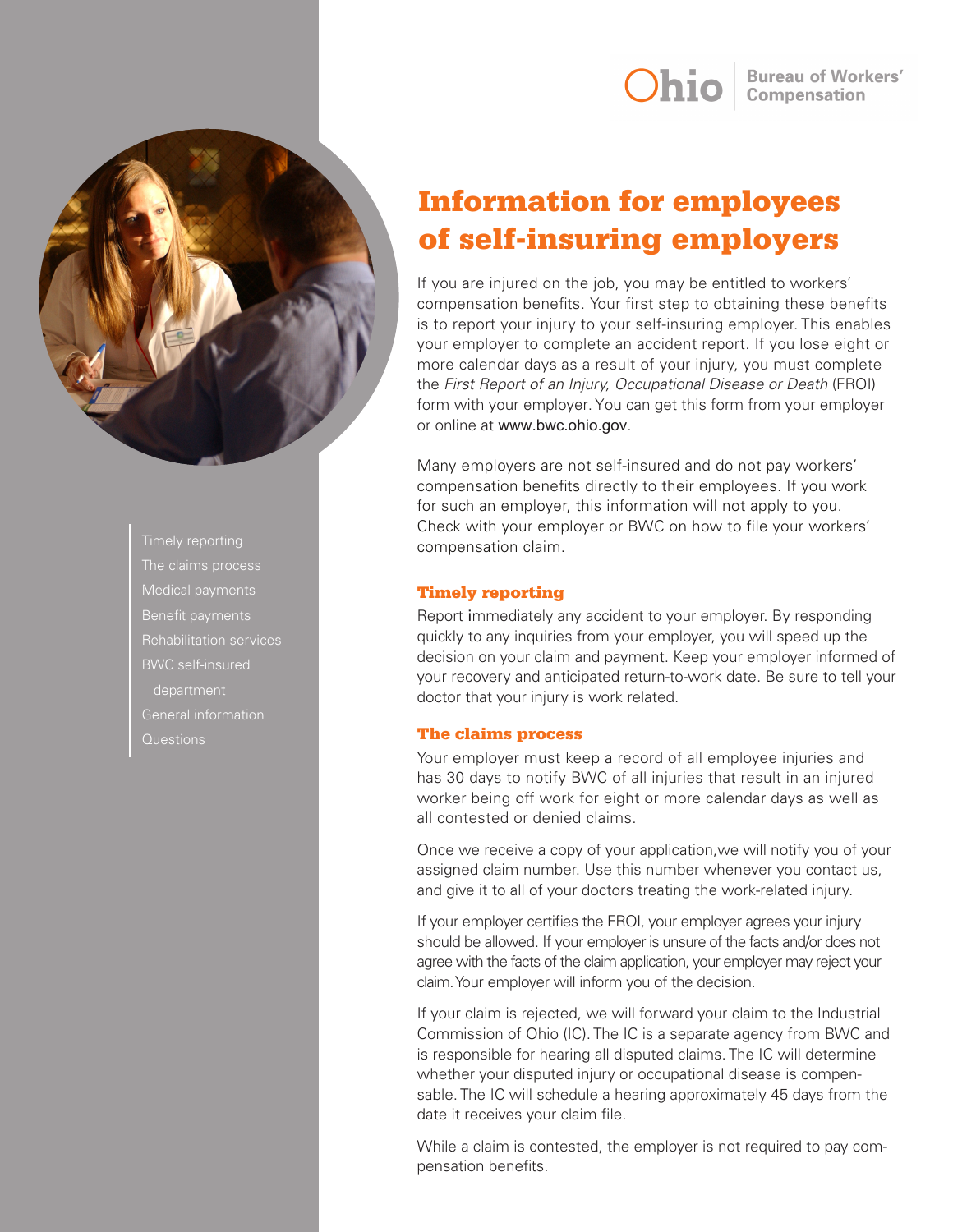### Medical payments

If your employer allows your claim, the employer will pay for medical services directly related to your workplace injury. Except for emergency situations, your employer must approve certain medical services in advance, such as hospital or nursing home stays, physical therapy, nursing services and dental work. Your employer must approve or deny a request for treatment from your attending physician within 10 days of receipt of the request.

Self-insuring employers may require the use of generic drugs if they have a program in place that uses a network of pharmacies. Check with your employer prior to having any prescriptions filled for your allowed condition.

To be considered for payment, you must file medical bills with your employer within one year of the date you were treated. Your employer must pay medical bills within 30 days of their submission, unless he or she contests the bill.

If your employer questions a medical bill, the employer may request additional medical documentation from your attending physician. Once your employer receives the additional information, the employer has another 30 days to pay or deny the medical bill.

Should your employer deny a medical bill, we require the employer to notify you in writing. You can then file a *Motion (*C-86) online to request a hearing before the IC.To do so, log onto www.bwc.ohio.gov, click Injured workers, then Forms. This form is also available from your employer or from your local BWC customer service office.

#### Benefit payments

If you cannot return to work for eight or more days, your employer will pay a percentage of the wages you lose, as well as related medical expenses.

Temporary total is usually the first form of compensation awarded during your recovery from a work-related injury. Temporary total begins on the eighth calendar day following the accident and is issued on a biweekly basis. If you are off work for 14 consecutive days, your employer must also pay you for the first seven days you missed work.

Temporary total is awarded based on medical evidence from your attending physician, furnished on a *Physician's Report of Work Ability* (MED-CO-14). You must also submit a *Request for Temporary Total Compensation* (C-84) to ensure the continuous payment of compensation.

Your weekly rate of compensation is based upon your wages earned at the time of injury. Your weekly benefit rate cannot exceed the statewide average weekly wage (AWW) for the year in which you were injured.

For the first 12 weeks of missed work, you will receive 72 percent of your full weekly wage (FWW). If you sustained an injury on or after Oct. 20, 1993, your employer will issue your first 12 weeks of compensation at the rate of 72 percent of your FWW or 100 percent of your net take home weekly wage, whichever is less.

After 12 weeks of missed work, you receive temporary total at the rate of 66-2/3 percent of your average weekly wage.